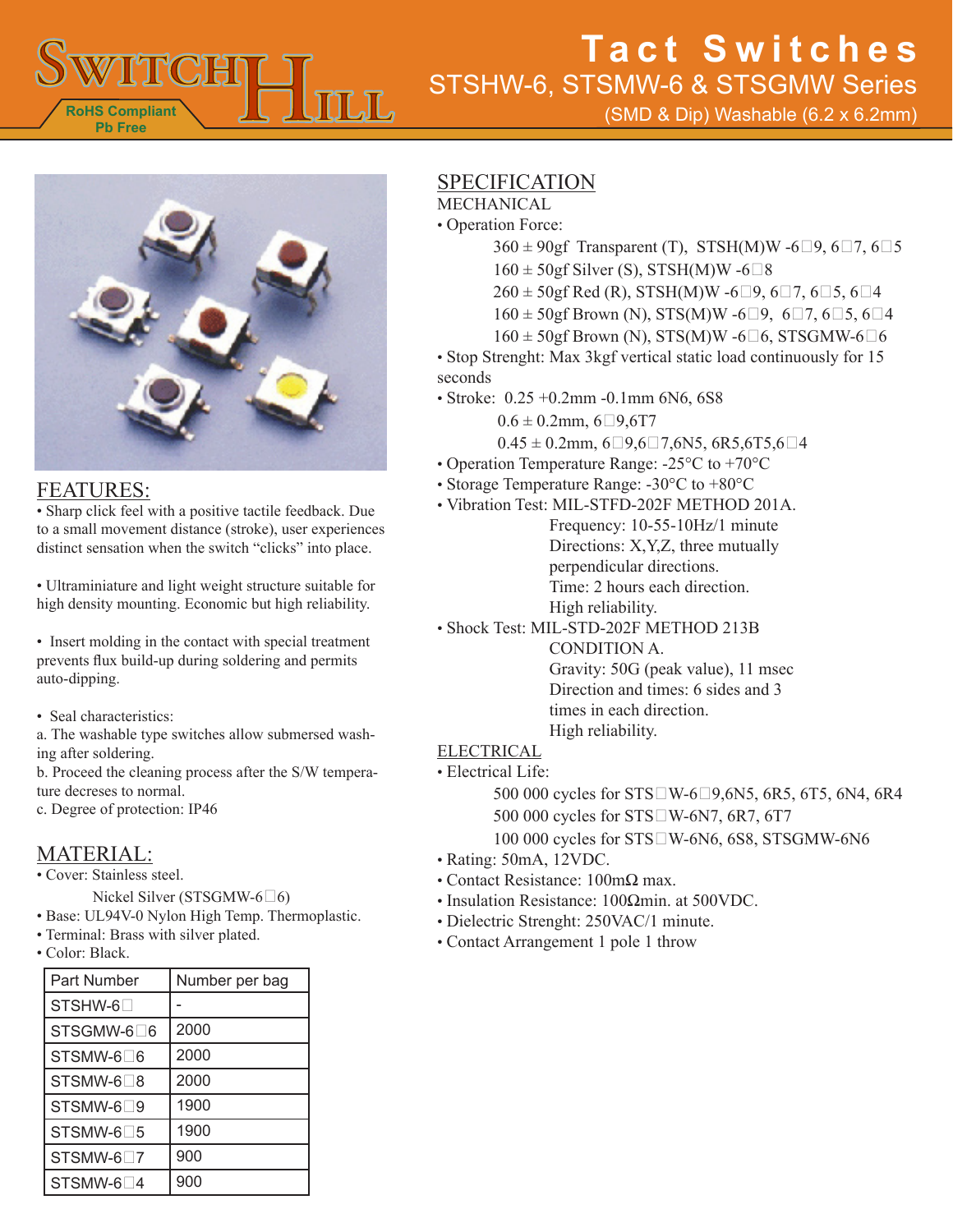

(SMD & Dip) Washable (6.2 x 6.2mm)

| Item No.                                                   | STSGMW-6N6<br>STSHQ-6N6<br>STSMW-6N6                                   | STSMW-6S8<br>STSHW-6S8                             | STS(H)MW-<br>$6\Box$ 9, 6N5, 6R5, 6T5 | $STS(H)MW-6N7, 6R7,$<br>6T7 |
|------------------------------------------------------------|------------------------------------------------------------------------|----------------------------------------------------|---------------------------------------|-----------------------------|
| <b>Stem</b>                                                | High-Temp<br>Thermoplastic<br>Nylon UL 94V-0<br>Color: Brown(N), 160gf | None                                               | Silicone Rubber                       | Silicone Rubber             |
| Adhesive Tape                                              | Teflon                                                                 | Teflon (Standard)<br>Kapton (V-Option)             | None                                  | None                        |
| Metal Stem                                                 | Brass with Nickel plated                                               | Brass with Nickel Plated                           | None                                  | None                        |
| Filler                                                     | None                                                                   | None                                               | None                                  | <b>Nylon</b>                |
| Phosphor bronze with silver cladding (Standard)<br>Contact |                                                                        | Phosphor bronze with silver<br>cladding (Standard) | <b>Stainless Steel</b>                |                             |

### STSMW-604, 605, 607, 609





P.C.B. LAYOUT



#### CIRCUIT DIAGRAM





| STSMW-6 9 | 3.8mm[.150] |
|-----------|-------------|
| STSMW-6∐7 | 5.2mm[.205] |
| STSMW-6 5 | 3.5mm[.138] |
| STSMW-6∐4 | 4.5mm[.177] |
| Part No.  |             |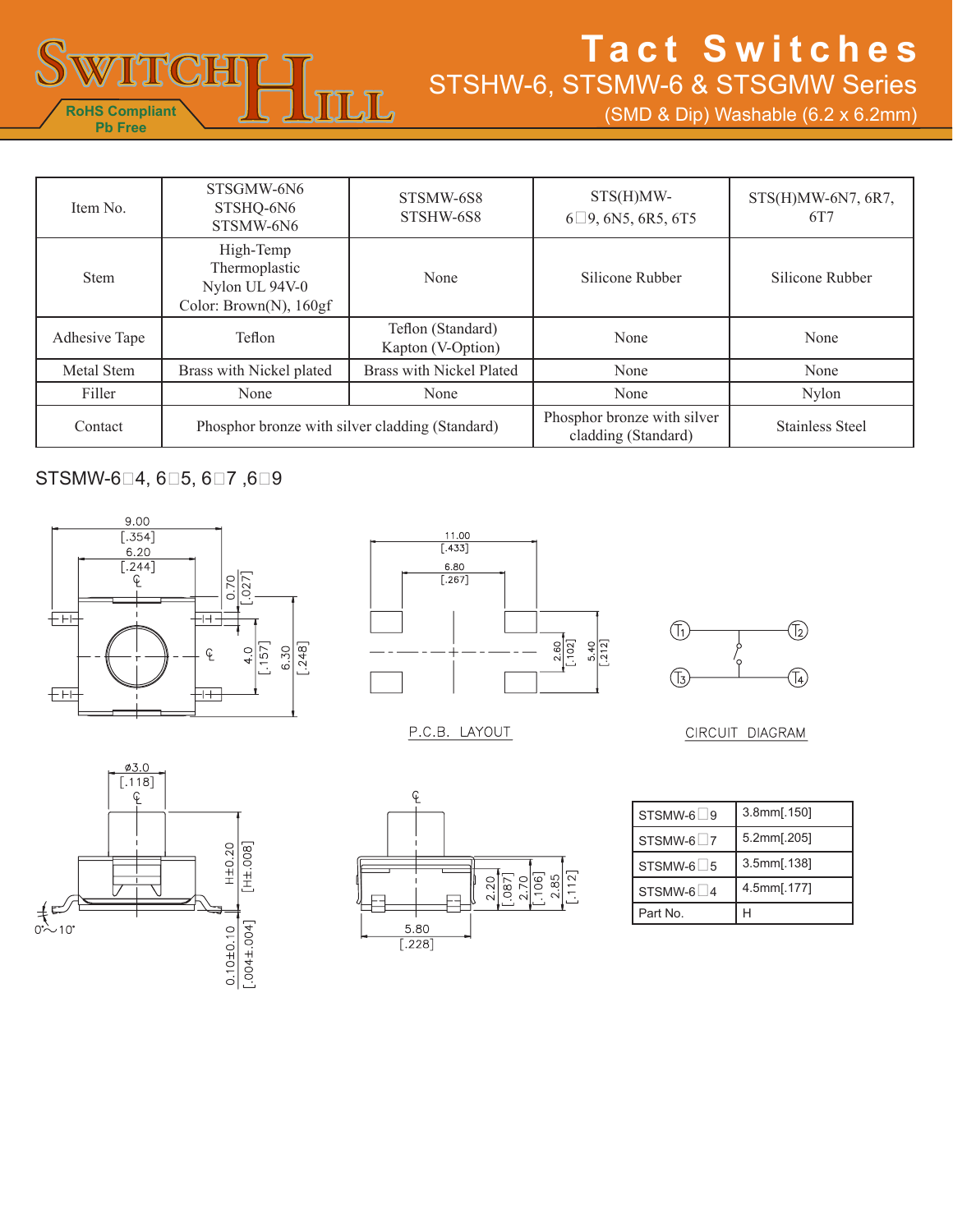

(SMD & Dip) Washable (6.2 x 6.2mm)

STSMW-6<sup>B</sup>



STSGMW-6<sup>1</sup>6









CIRCUIT DIAGRAM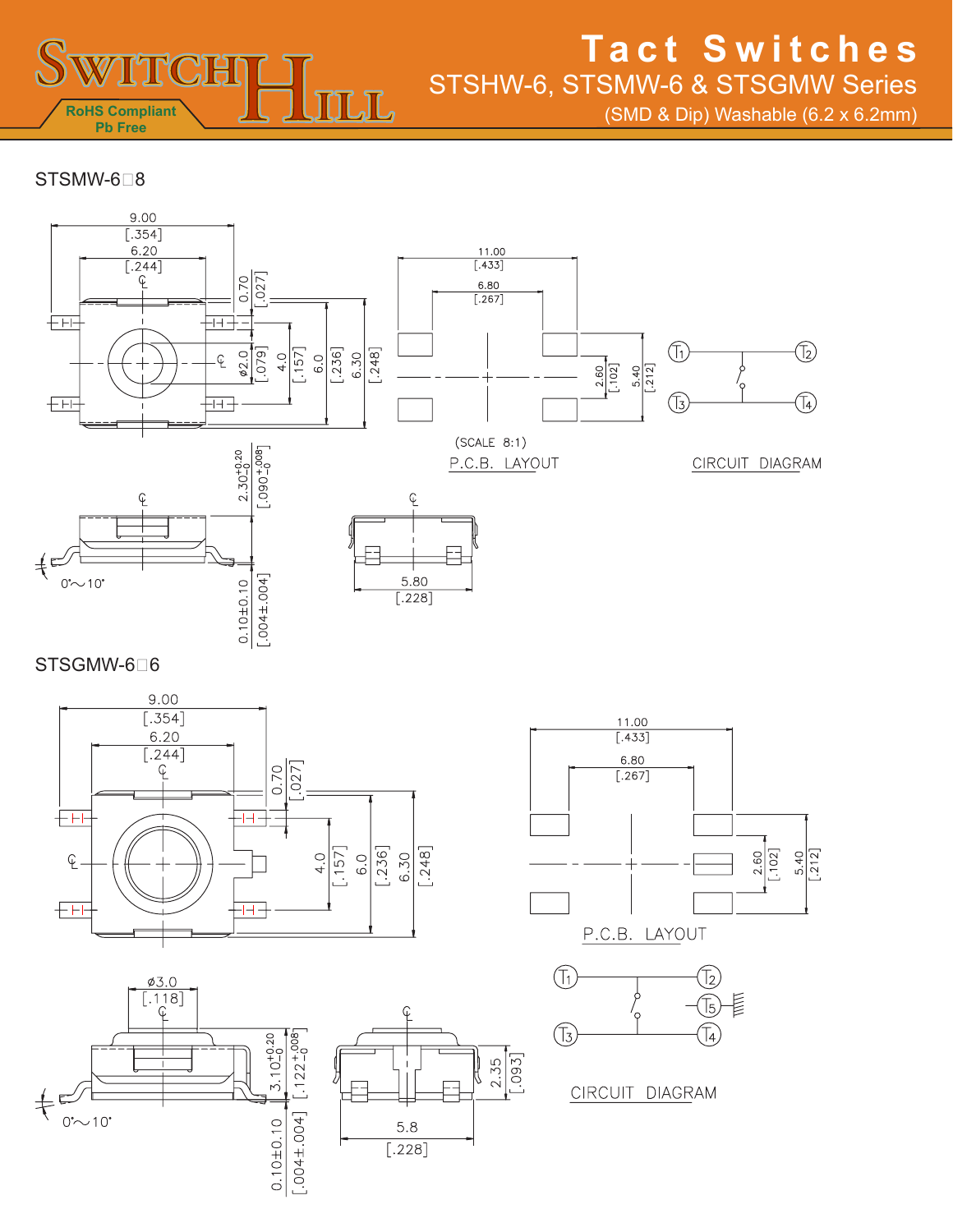

(SMD & Dip) Washable (6.2 x 6.2mm)

#### $STSMW-6<sub>0</sub>$ 6



P.C.B. LAYOUT



CIRCUIT DIAGRAM

### STSHW-6<sup>1</sup>4, 6<sup>15</sup>, 6<sup>17</sup>, 6<sup>9</sup>





P.C.B. LAYOUT



CIRCUIT DIAGRAM





| STSMW-6□9 | 3.8mm[.150] |
|-----------|-------------|
| STSMW-6□7 | 5.2mm[.205] |
| STSMW-6□5 | 3.5mm[.138] |
| STSMW-6□4 | 4.5mm[.177] |
| Part No.  |             |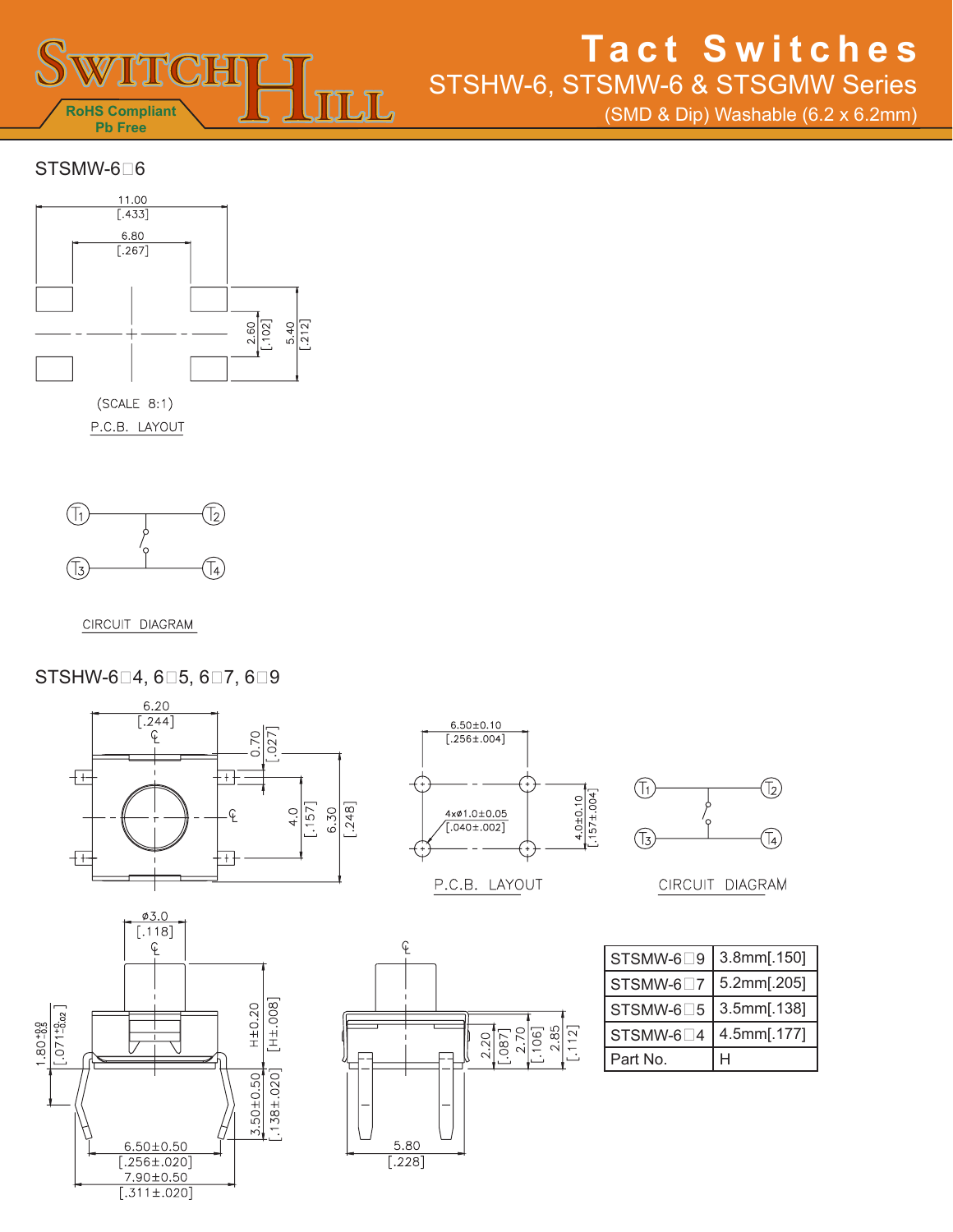

(SMD & Dip) Washable (6.2 x 6.2mm)

### $STSHW-6<sub>8</sub>$







STSHW-6<sup>0</sup>